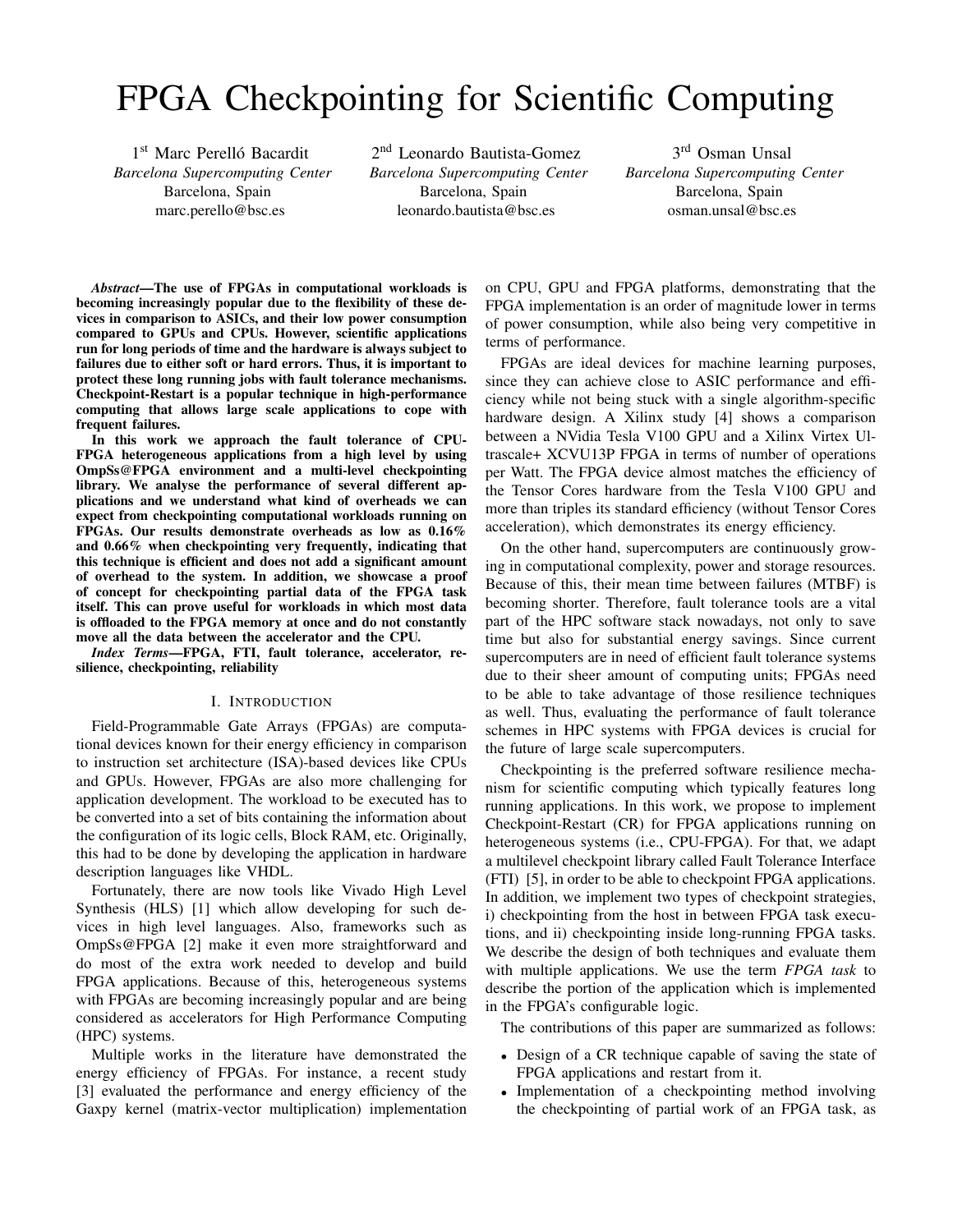opposed to the standard method of checkpointing the entire work in the main loop.

• Performance evaluation of the FTI library on a CPU/FPGA heterogeneous system, with several applications.

The rest of this paper is organized as follows. Section II discusses the motivation for this research. Section IV explains the methodology used to implement checkpointing on FPGAs. Section V shows the evaluation details and results. Section III presents the related work. Finally, Section VI discusses the conclusions and future work suggestions.

## II. MOTIVATION

### *A. Energy Efficiency and Reliability in HPC*

Several reports on extreme scale computing [6]–[8] have studied the main challenges to achieve exascale computing, and most of them agree that energy efficiency and reliability are among the top three most pressing problems. Therefore, exploring low-power computing devices is paramount in the road ahead to achieve energy-efficient exascale computing.

The LEGaTO project [9] aims to address this issue by leveraging heterogeneous systems. The main objective is to provide a software stack which is not only developed for high performance, but also has support for energy-efficient computing. Fault tolerance plays an important role on this endeavour. Since supercomputers use a lot of energy for computational purposes, restarting a failed computation from a checkpoint, instead of restarting from scratch, increases dramatically the energy efficiency. Thus, clearly reliability plays an important role in the decrease of wasted CPU hours and therefore wasted energy.

Unfortunately, classic checkpointing is not enough. The resilience at exascale report [10] highlights the importance of leveraging novel storage devices, as well as developing new interfaces and runtime libraries to optimize and delegate most of the fault tolerance tasks that scientific applications need to execute. Therefore, it is important to use and evaluate scalable fault tolerance techniques and adapt those to the new lowpower heterogeneous architectures.

A recent study collected and analyzed a dataset of 44 month failures of the China Meteorological Administration HPC system, divided into two subsystems [11]. The study shows that up to 50 failures can be encountered in one of the subsystems in a single month, approaching the average of 2 failures each day. This shows that failures in HPC systems are not rare, but instead are a daily occurrence. Since exascale systems are going to have a lot more resources than current HPC systems, they are expected to fail much more frequently. Because of this, efficient checkpoint methodologies are needed to minimize impact on performance and energy consumption.

#### *B. Scalable Checkpointing*

Given the importance of resilience for extreme scale computing, there has been a large body of work on scalable fault tolerance techniques for HPC, CR being the most popular. However, CR has evolved through recent years in order to overcome important bottlenecks and leverage new storage devices. Multi-level checkpointing is today the state-of-the-art technique for fault tolerance at large scale.

In this paper we focus on the FTI multi-level checkpoint library. FTI provides efficient multi-level checkpointing in large scale supercomputers. It leverages local storage plus data replication and erasure codes to provide several levels of reliability and performance [12]. There are a total of four checkpoint levels: i) L1: Local checkpoint; ii) L2: Partner copy; iii) L3: Reed-Solomon (erasure code); and iv) L4: Parallel File System (PFS). Checkpoints can be taken either manually (*FTI Checkpoint*) or periodically (*FTI Snapshot*).

The FTI library has been evaluated using CPU and CPU/GPU systems [5], [13]. However, it has not been adapted to work on CPU/FPGA heterogeneous systems. Given the raising popularity of FPGAs for computational workloads, knowing how such a library performs with these devices is useful to estimate the overhead one can expect from such fault tolerance solutions on a certain class of applications. The aim of this work is to analyze and evaluate multi-level checkpointing on CPU/FPGA heterogeneous systems.

It is important to highlight that the work presented in this paper is not limited to FTI, but applicable to other multilevel checkpointing libraries, such as SCR [14] and Veloc [15]. By analyzing the performance of FPGA applications with the different checkpoint levels that the FTI library offers, we can also have a reasonable approximation of what performance other multi-level checkpointing libraries can achieve, due to being based on similar principles. Of course, library specific testing is needed for a more precise analysis of their behavior.

#### III. RELATED WORK

# *A. FPGA-powered HPC*

The ExaNoDe project [16] develops technologies for compute nodes leading towards Exascale capability. The node comprises a multi-chip module composed of ARM-v8 cores, low power processors, CNN accelerators, FPGAs and thermal and power management. Their objective is to achieve energy efficiency, scalability, heterogeneity and specialization. The EuroEXA project [17] brings the research and technology from other HPC projects [16], [18] and has the objective of codesigning an exascale-capable platform with peak performance of 400 PFLOPS with a peak power consumption of 30MW, over four times the performance and over four times the energy efficiency of current HPC platforms.

## *B. FPGA Checkpointing studies*

Several checkpointing strategies have been proposed in the literature. A tree based checkpointing architecture called CPRTree [19] was proposed. Their approach was based on Hardware Description Language (HDL) and consisted in saving and restoring the state of all elements that define the context (registers, RAM and wires). Another study [20] evaluates the hazards of interrupting a running FPGA task by building a context saving and restoring simulator. The authors create several basic designs that contain most sources of interruption hazards and simulate task interruption and identify the hazards in each of those designs. To solve the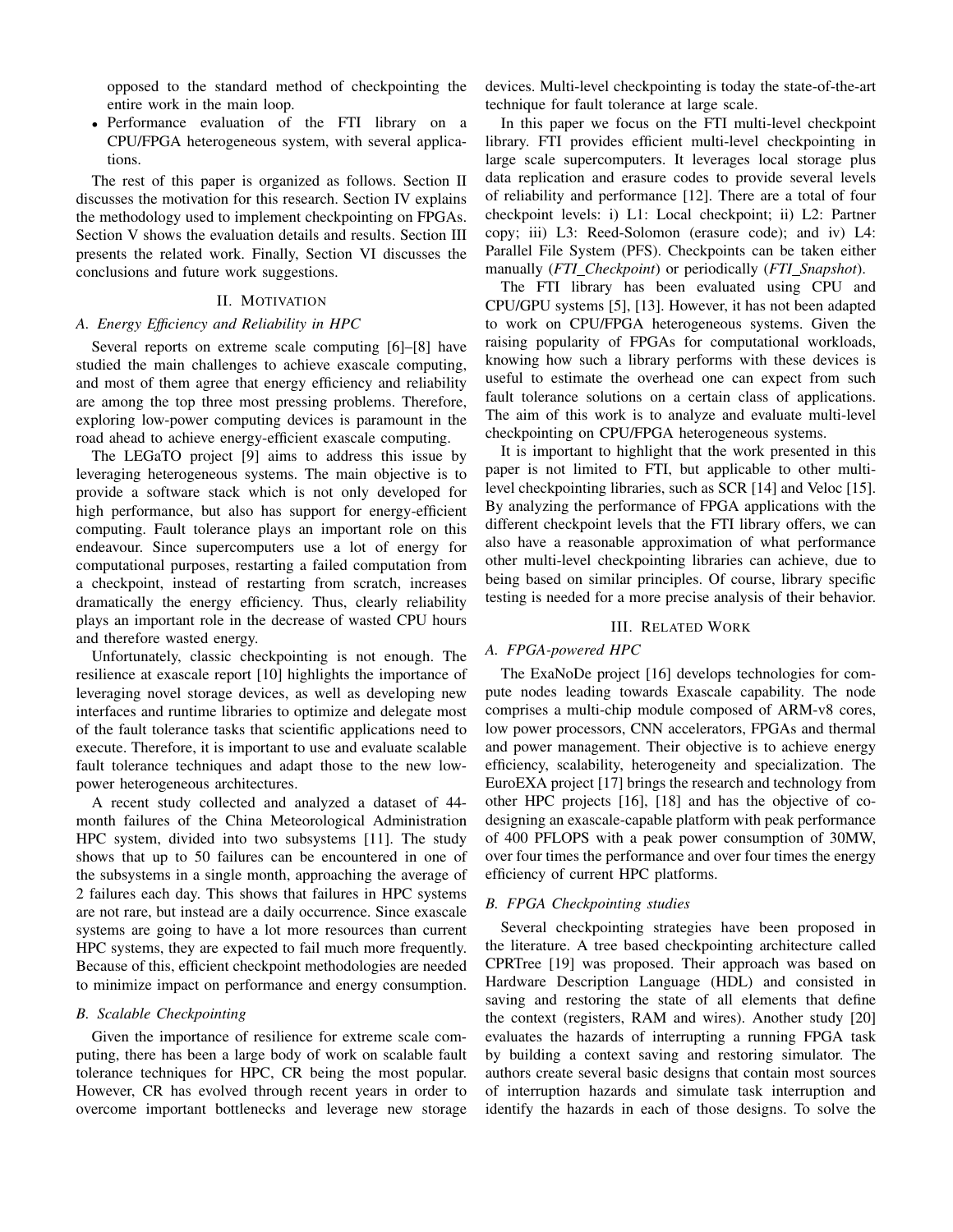identified issues, the authors propose the use of Task Interruption (TI) wrappers along with a TI controller that controls their behavior. Both approaches, rely on some low level context saving that includes all the aspects of the FPGA tasks involved. However, application-level checkpointing has shown that many HPC applications need to checkpoint less than 50% of the application state in order to recover successfully [5].

Another study [21] focuses on the usage of FPGA soft processors in real-time applications. The proposed approach involves scanning the configuration memory periodically to detect and correct transient faults along with checkpointing for fault recovery. The experiments showed that the checkpoint frequency has a great impact on the task deadline fulfillment. This is a known result in the HPC resilience literature, which led to the development of the optimal checkpoint interval [22], [23].

A minimally-invasive monitoring infrastructure for message-passing computing systems is presented in [24]. This infrastructure enables monitoring and has the ability to request status, context retrieval and issuing of checkpoint/restart commands of FPGA worker nodes. What all these studies have in common is that they tackle the resiliency challenge at the logic/hardware description level. Because of that, they require the FPGA developer to use a hardware description language as their programming framework. In this paper, we instead tackle the problem at a high level using Vivado HLS and OmpSs@FPGA combined with a multi-level checkpoint library that is easy to link and use. This way, developers programming in high-level languages such as C/C++ can also obtain the advantages of fault tolerance and resiliency, without the burden of implementing reliability at the hardware description level.

#### *C. Other accelerator checkponting studies*

Sudarsun Kannan et al. presented a novel approach for CPU-GPU checkpointing [25], which addresses end-to-end data movement from the GPU to persistent storage, in order to tackle all aspects of the data transfer. Another study [13] proposes the integration of GPU checkpointing in the Fault Tolerance Interface library, using generic API calls not dependent on the location of the data. The main difference between these GPU checkpointing techniques and our approach on FPGA checkpointing is that we propose a technique for checkpointing partial progress of the FPGA task while it is currently running, as opposed to the cited GPU techniques which rely on CPU loop iterations of GPU kernel executions (referred in this paper as host-based checkpointing).

## IV. METHODOLOGY

In this section we will explain the methodology which we followed to implement FPGA checkpointing. The work is separated into two different main approaches when it comes to implementing FTI functionality: host-based checkpointing and checkpointing of partial data from the FPGA task.

## *A. Host-based Checkpointing*

As the name implies, this implementation approach is completely transparent to the FPGA, and is only done from the host side, in between FPGA tasks execution. It is the most straightforward implementation, where the FTI annotations are usually put in the main loop and keep track of the iteration number and the data needed to recover the execution upon a failure. This is the ideal method when the FPGA tasks do not take a long time to execute. This implementation is also most useful when the FPGA tasks are repeated several times, in which case it gives the user enough flexibility for setting the checkpoint frequencies.

```
#pragma omp target device(fpga) copy_in([1]sizex, [1]sizey) \
copy_out([1]error)<br>#pragma omp task in([MAX_BSIZE*MAX_BSIZE]h_mem, [1]sizex, [1]sizey) \
#pragma omp task in(|MAX_BSIZE*MAX_BSIZE]_nem, [1]Sizex, [1]Sizey) \<br>inout(|MAX_BSIZE*MAX_BSIZE]g_mem, [1]error)<br>void jacobi_fpga(float g_mem[MAX_BSIZE*MAX_BSIZE], float h_mem[MAX_BSIZE*MAX_BSIZE],<br>tht nblines = *sizex;<br>th
               int \n  <i>nbLines</i> = *sizex;int M = *sizey;<br>float localerror = 0.0f, diff;
               for(int b = 0; b < nb; b++){<br>
int lines = ((b+1)*FPGA_BLOCK_ROWS < nbLines) ?<br>
FPGA_BLOCK_ROWS : nbLines (b*FPGA_BLOCK_ROWS);<br>
FPGA_BLOCK_ROWS : nbLines (b*FPGA_BLOCK_ROWS);
                             if(b > 0) lines += 2;
                             if(b > 0) lines += 2;<br>
int start = (b == 0)? 0 : b*M*FPGA_BLOCK_ROWS - 2*M;<br>
int size = lines*M*sizeof(float);<br>
nencpy(h, &h_mem[start], size);<br>
for(int i = 1; i < (lines-1); ii+){<br>
for(int i = 1; i < (lines-1); ii+){<br>
fo
                                           \mathcal{Y}memcpy(&g_mem[start], g, size);
              }<br>*error = localerror;
```
Fig. 1: Implementation of the FPGA task for the Jacobi Solver

*1) Add FTI support:* The change mainly consisted in protecting the variables necessary for the recovery of the execution in case of failure, and adding the FTI annotations inside the main loop to decide when it is time to perform a checkpoint or recovery. The important data is protected by using FTI\_Protect, which will be recovered in the case of a failed execution. Note that in addition to the main datasets, we also need to protect the iteration number since it is crucial to properly resume the execution.

*2) Host-Based Checkpointing Task Implementation:* Fig. 1 shows the C implementation of the FPGA task for a Jacobi Solver application used for host-based checkpointing. Since in this first approach checkpoints are performed inside the main loop of the application, the FPGA task does not contain any checkpoint specific logic inside.

In the implementation, the host copies all the matrix data to DRAM and calls the FPGA task. The FPGA task gradually copies the data from the DRAM to local variables (which are stored in the BRAM), and performs the computation. The task also copies the important data back to memory so that the host can gather the results after the task has finished.

#### *B. Checkpointing partial work of the FPGA task*

The intuition of this alternate implementation is to be able to checkpoint the progress of the FPGA task at certain points of its execution, without the need for the FPGA task to send its intermediate results to the host. Note that checkpointing inside the FPGA task is not necessary for all applications, however,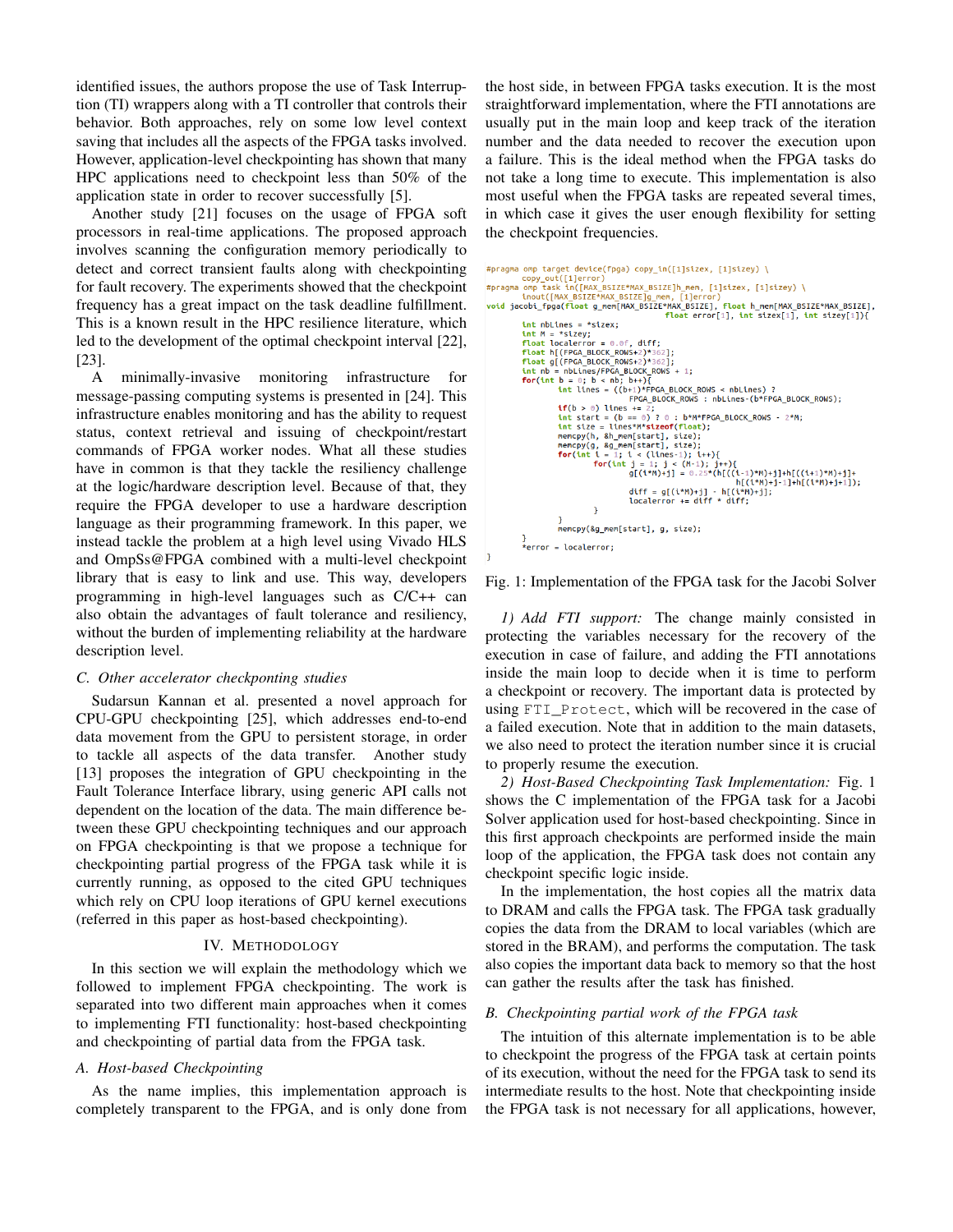this technique could prove useful when used on FPGA tasks which run for a long time before returning the final result.

*1) Adapting application to handle partial checkpointing:* Because the host is unable to access the Block RAM of the FPGA, every data transmission or communication has to be done through the DRAM memory. The first approach we took was to make the FPGA task and the host synchronize and communicate when a checkpoint is needed. That is, after a certain amount of work the FPGA would copy the work back to DRAM and set a flag to tell the host that data is ready to be checkpointed.

The host would then copy the data that is relevant to host memory and perform a FTI\_Checkpoint. While the host is copying the data and performing the checkpoint, the FPGA waits to avoid overwriting data and leaving the checkpoint in an inconsistent state. When the host finishes, it tells the FPGA task to resume its execution by setting another flag in DRAM.

However, for performance objectives, it is better to avoid synchronizations whenever possible.



Fig. 2: Data movement of the asynchronous partial checkpointing implementation

Thus, the next step was to implement a modified version of the previous approach which does not need synchronization between the host and the FPGA task. In this implementation, the host checks the progress of the FPGA in DRAM while the FPGA task is constantly running.

The idea behind this new approach is the following: if the FPGA task has started computing the data for checkpoint *i*, the data for checkpoint *i-1* is ready to be copied. In order to have a secure way to copy data without risking overrides, some structures will need to be replicated. An asynchronous double buffering strategy in the DRAM suffices, as shown in Fig. 2. Given that checkpoint intervals are always much larger than the checkpoint cost (otherwise the overhead will be too high), a double buffering is enough to avoid data overwrites. By using Young [22] and Daly [23] formula to obtain the optimal checkpoint period with a reasonable MTBF (e.g., 12 hours for petascale supercomputers), it results in a much larger checkpoint interval than checkpoint cost, often over an order of magnitude. An order of magnitude is enough even under scenarios of CPU scheduling variance, cache/memory latency and CPU/FPGA communication.

*2) Partial work Checkpointing Task Implementation:* As can be seen in Fig. 3, the implementation of the FPGA task for the checkpointing of partial work adds the required extra logic to handle the checkpointing and the recovery of the FPGA task progress. If *param[0]* is found to be bigger than zero, it means that the FPGA task is resuming from an execution failure. In that case, it recovers the local error and the block iteration and continues the computation from there. Otherwise, it is assumed to be a normal execution and the FPGA task starts from the beginning. The recovered matrices are already given to the FPGA task by the host, and so does not require additional logic. Unlike in the previous version, the local error needs to be copied to memory periodically to tell the host that there is a new checkpoint procedure available. Since the host has to be actively waiting for changes in memory, a *taskwait* pragma does not suffice as a way to know that the task has finished, and so *param[1]* is used instead.



Fig. 3: Adaptation of the FPGA task to support partial work checkpointing

Additional code in the host is needed to receive the data from the FPGA task. When the host detects a change in the checkpoint number in DRAM, it proceeds to copy the necessary data that the FTI library needs. The FTI Snapshot function is then called, which performs a checkpoint if deemed necessary.

#### V. EVALUATION

#### *A. Environment*

*1) Hardware & Libraries:* We performed the experiments on a cluster of 4 Xilinx Zynq-7000 SoC nodes. Each node is composed of a 32bit 2-core ARM processor with 1GB of DDR3 memory with an integrated Xilinx FPGA device. The FPGA device has the following specifications [26]:

- Logic Cells: 85K
- Block RAM: 4.9Mb
- DSP Slices: 220
- Maximum I/O Pins: 200

We used version 2.2.0 of OmpSs@FPGA environment, along with Vivado Tools 2017.3 for the synthesis and generation of the FPGA bitstream. The FTI version used was 1.4.1.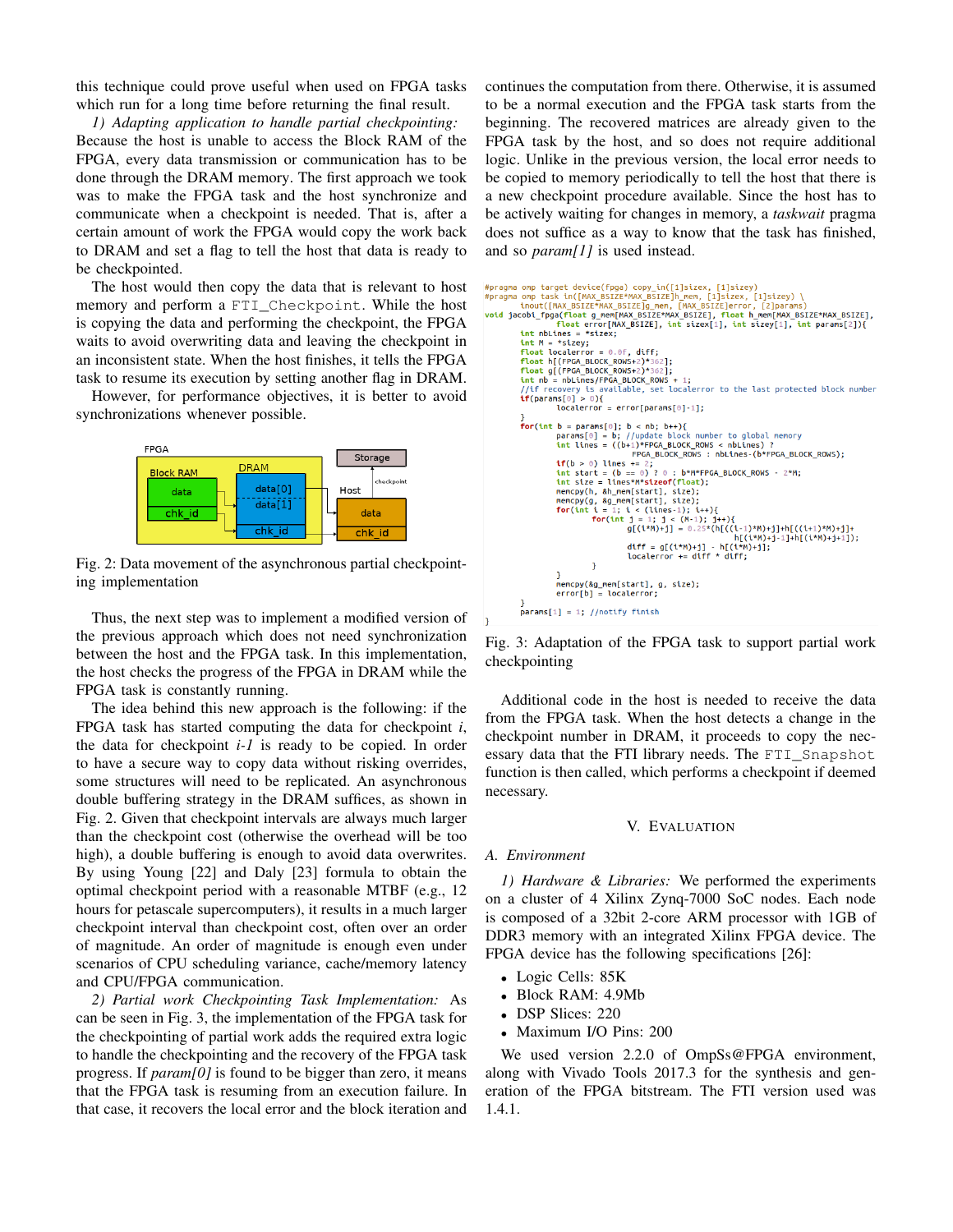*2) Applications:* In this section we explain the applications that were used for our evaluation.

i) K-means clustering [27]: iterative algorithm that assigns *n* observations into *k* clusters, *k* being a fixed parameter. The procedure is the following:

- *k* initial means are generated
- *k* clusters are generated from the observations based on the nearest mean
- The centroid of each cluster becomes the new mean
- Process is repeated until it converges

ii) Jacobi Solver for heat equation: consists in an iterative propagation of the heat represented as a 2D matrix. For every iteration, the average of the 4 neighbor positions (up, down, left, right) is assigned to every position (excluding the matrix borders). The algorithms stops when reaching a small enough gradient or when reaching a maximum number of iterations.

iii) YUV Filter: consists in applying a YUV based filter to an image given as input. The steps are the following:

- Convert RGB image to YUV format
- Apply YUV filter to image
- Convert image back to RGB format
- Perform these steps a fixed amount of times

## *B. Host-Based Checkpointing*

*1) K-Means:* Two versions of the application were evaluated, the first using a ramdisk as the location for the checkpoint and the second one using a drive mounted by the Network File System (NFS). These experiments are situated on the opposite sides of the performance versus fault coverage tradeoff space. Taking the checkpoint to ramdisk is fast and thus high performance but since ramdisk is volatile on-device memory, this option does not provide fault coverage for FPGA node faults, but rather just for detected unrecoverable faults such as a double bit flip on the SECDED ECC implementations that are found in modern FPGAs. On the other hand, taking the checkpoint to NFS is slower but provides coverage for FPGA node faults. In both versions, the application performs a single checkpoint at approximately the middle of the execution. Each version is executed a total of 20 times, and we evaluate the overhead against the non-FTI execution.

The input used for the execution was 43000 points of 1024 dimensions each, stored in a file (173MB). The variables to be protected by FTI were the centroids, the labels, the current iteration, the current error and the error of the previous iteration. Taking this in consideration, the size of a L1 checkpoint is 0.20MB per process.

The average execution time of the ramdisk and NFS versions were 13.71 and 14.45 seconds respectively. Considering that the average execution time of the non-FTI version was 13.59 seconds, the ramdisk and NFS version had an overhead of 0.78% and 6.28% respectively. As expected, the overhead of writing the checkpoint in a ramdisk is much lower than when using a NFS drive. The FTI library having 4 levels of checkpointing can help mitigate different levels of performance and resilience. Note that these overheads are very low despite the short execution time of the application.

*2) Jacobi Solver:* For the Jacobi solver, we analysed the performance of the FTI library using checkpoint levels 2, 3 and 4 in separate experiments. For each experiment, we executed the application with FTI functionality for a total of 20 times. After the executions, we took the averages of each one and compared it to the execution of the application without FTI support. We interleaved the order of the executions to account for possible system slowdown over time. For this application, we set a precision limit of 0.005 and a maximum number of 35000 iterations, which made the executions run for almost 10 minutes each.

As mentioned previously, this application makes use of the FTI\_Snapshot functionality instead of using a manual checkpoint. We set an interval of 5 minutes of the desired checkpoint level in each experiment in the FTI configuration file, while disabling the rest. According to Young [22] and Daly [23] formula, a checkpoint period of 5 minutes is the optimal checkpoint interval for a checkpoint cost of 1 second and a MTBF of 12 hours, which is a realistic MTBF for petascale supercomputers. In this case, the FTI library had to protect the iteration counter and both g and h matrices. The total size of a checkpoint is 0.26MB per process for this problem size. The results of the experiments are shown in Fig. 4. The lines represent the average execution time of each version. Note that Fig.4 and Fig.5 have the Y axis zoomed in, in order to emphasize the differences between each version. We observe that, on average, the overhead of FTI\_Snapshot with the L4 checkpoint in this application is 0.16%.

The experiment with the L2 checkpoint, also known as partner copy, still shows a very low overhead of 0.25%. While the L2 checkpoint seems to have slightly higher overhead than L4, it is expected because of the extra communication and I/O usage from saving an extra checkpoint copy on another node.

As with the previous experiments, we can observe a slightly higher overhead of 0.32% by using the L3 checkpoint. This level of checkpointing consists in the generation and communication of Reed-Solomon erasure codes in order to tolerate failures in multiple nodes, so the slight overhead increase is due to the extra computational workload from the nodes and the increased communication needed for the computation. In this case we only use 4 nodes, so there is not much difference between writing in local storage vs the NFS. However, at large scale with many nodes writing at the same time, it is advisable to checkpoint in local storage (L1) instead of a NFS. All 3 experiments show very low overheads in comparison to the original application. Thus, we think this technique is a viable option for host-based checkpointing in FPGA applications.

*3) YUV Filter:* Just like with the previous application, the YUV filter was executed 20 times with FTI and another 5 times without FTI. The FTI\_Snapshot configuration was also the same as the previous application. For this application, we set it to a total of 80000 iterations in order to have a long enough execution time. We set the L4 checkpoint interval to 5 minutes and disabled the rest of the checkpoint levels. The FTI library protected the iteration counter and the image data (in which the filters are applied). The total size of a checkpoint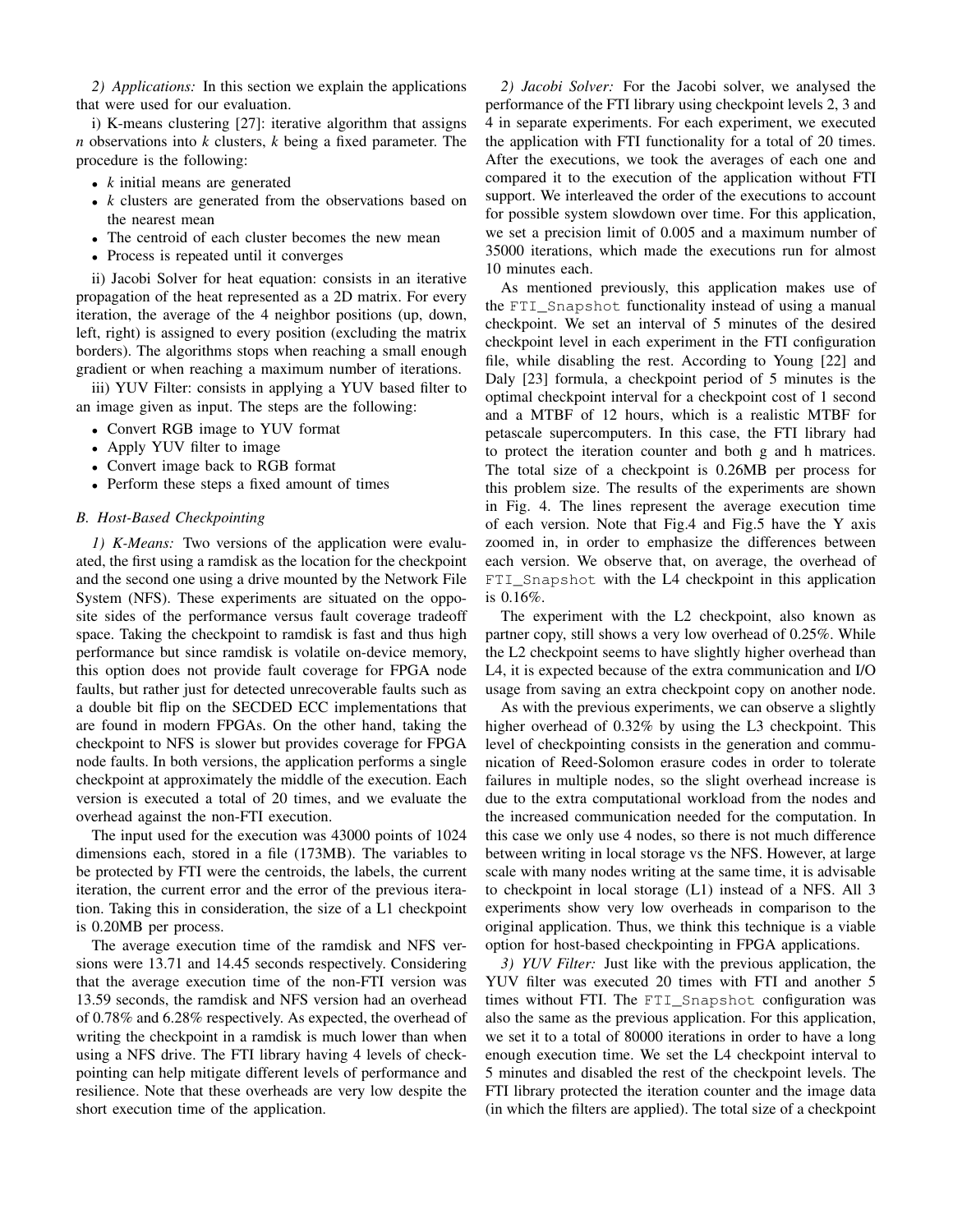

Fig. 4: Performance comparison of Jacobi Solver FTI implementation using L2/L3/L4 checkpoints

is 0.16MB per process. The results are shown in Fig. 5. We can observe an overhead of 0.66% by using FTI\_Snapshot and performing the L4 checkpoint. This is still a very low overhead.

### *C. Partial FPGA Task Checkpointing*

*1) Jacobi Solver:* We ran the FTI version of the Jacobi Solver that checkpoints partial work of the FPGA task a total of 20 times, the same as the previous versions. In Fig. 6 we compare the original application with no FTI, versus this new version where the checkpoint is taken during the FPGA task execution. In this case, we can see an overhead of 14.82% by using this approach of FPGA checkpointing in comparison to the original non-FTI application.

While the overhead in this case is certainly larger than the host-based approach, it is worth pointing out that this application is not well suited to benefit from this method of checkpointing due to its FPGA task having short execution time. If the FPGA task finishes in a short period of time, it has enough granularity to benefit from host-based checkpointing instead, with lower overhead. A better application for evaluating this method would be one with an FPGA task that takes significantly longer to give a final result, so that a host-based checkpoint implementation does not have enough granularity to be effective. Moreover, despite non being a good candidate for partial task checkpointing, the overhead is still under 15%.

#### *D. Resource overhead*

In order to measure the impact of our implementations in the utilization of FPGA resources, we used Vivado to extract the resource usage of the 4 different components of the FPGA logic (BRAM, DSP, FF and LUT). We also measured the DRAM used by checking the size of all the function parameters, since we stored all the parameters in this memory.

The comparison of Jacobi Solver implementation without FTI and with partial checkpointing is shown in Table I. We did not include the Host-Based version since it uses the exact same design as the non-FTI. The Partial Checkpointing implementation requires extra logic for the recovery and copying of partial progress to the FPGA memory, so we can see overheads of 15.38% and 13.45% on LUT and FF usage respectively. In terms of BRAM, however, there is a low overhead of



Fig. 5: Performance comparison of YUV Filter with and without FTI support



Fig. 6: Performance comparison of Jacobi Solver implementation with partial FPGA task checkpointing

TABLE I: Resource utilization comparison of Jacobi Solver

| Resource    | non-FTI                  | Partial Chkp. FTI |
|-------------|--------------------------|-------------------|
| <b>DSP</b>  | 18(8.18%)                | $18(8.18\%)$      |
| <b>LUT</b>  | 10454(19.65%)            | 12062(22.67%)     |
| FF          | 13717(12.89%)            | 15562(14.63%)     |
| <b>BRAM</b> | $\overline{50(35.71\%)}$ | 51(36.43%)        |
| <b>DRAM</b> | 1057052 B                | 1057112 B         |

2.00% due to not having the need to store more variables. In our particular case, our DRAM usage was not severely impacted by our implementation because we only needed to replicate the error variable. However, note that DRAM usage can experience up to a 2x overhead in a worst case scenario where all the parameters are in risk of being overwritten and need to be replicated.

# VI. CONCLUSION

Host-based checkpointing with the FTI library provides an efficient way to give reliability to CPU/FPGA applications. The FTI\_Snapshot functionality has been observed to have very low overhead even checkpointing at high frequency. Although our evaluation of the checkpointing of partial work turned out to have a higher overhead than the host-based checkpointing strategy, the application used was not fit for this kind of checkpointing given the short execution time of the FPGA tasks. As future work, this research could be complemented by a more extensive analysis of the checkpointing of partial work with other applications that benefit from that type of checkpointing, in order to evaluate the overhead in a more beneficial scenario. The paper could be further complemented by exploring the use of different on-chip memory hierarchies in larger FPGAs, such as UltraRAM on UltraScale+ Xilinx devices, to improve checkpointing performance.

#### VII. ACKNOWLEDGEMENTS

This research has received funding from the European Union's Horizon 2020 research and innovation programme under projects EuroEXA (grant agreement nº 754337) and eProcessor (grant agreement nº 956702).